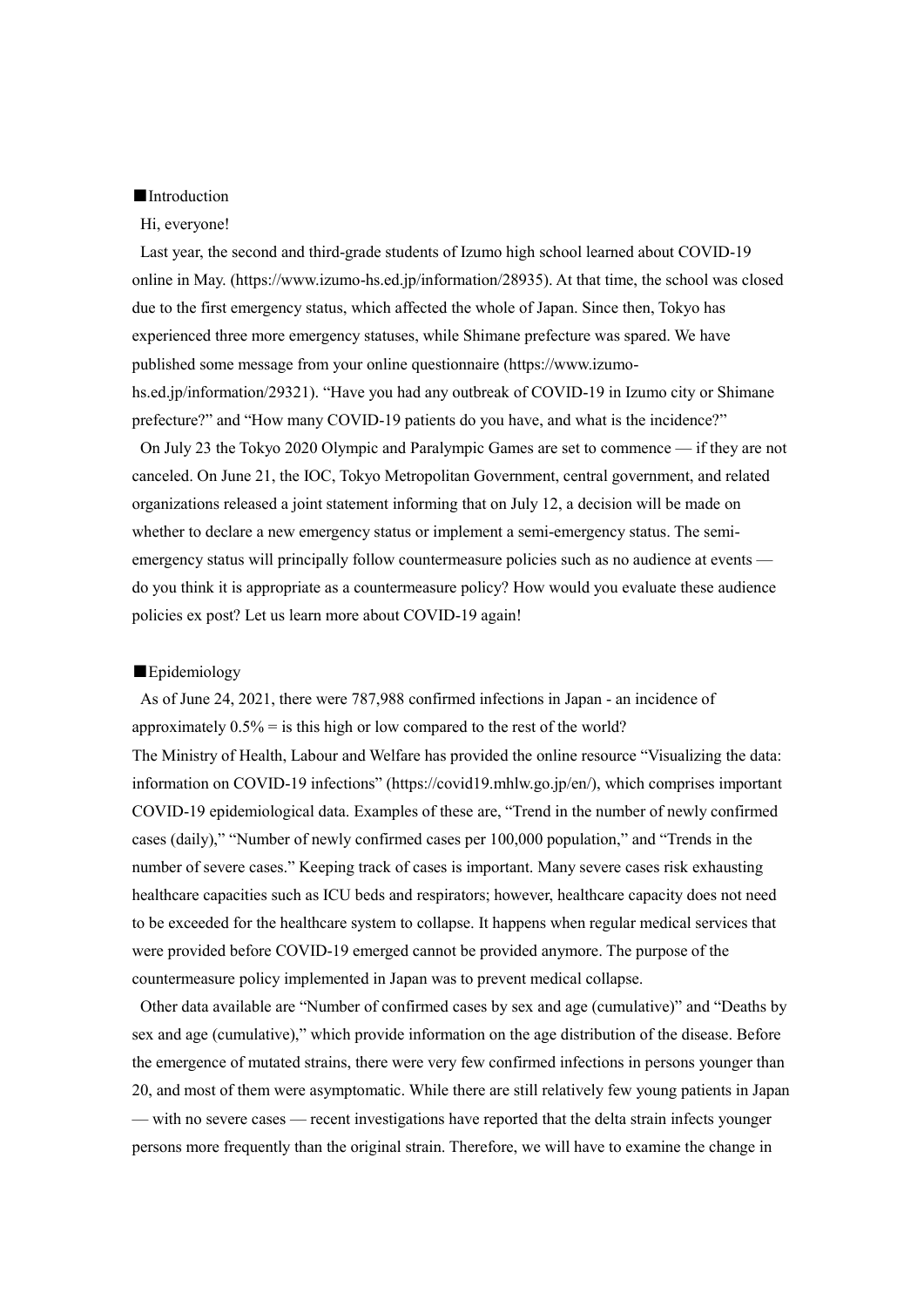age distribution should the delta strain become dominant in Japan.

### ■Epidemiological curve

Last year, we learned the importance of the epidemiological curve, which indicates the number of patients by onset date. However, media have reported the number of new infections per day; additionally, the Ministry of Health, Labour and Welfare presents daily data in its figure (https://www.mhlw.go.jp/stf/covid-19/open-data.html) Since these data represent daily new COVID-19 patients confirmed with PCR tests — including asymptomatic patients -they do not describe the epidemiological curve. They are thus referred to as "newly confirmed positive cases." Onset date has not been reported in many cases; moreover, data of symptoms for each patient is missing. Therefore, we have to estimate the epidemiological curve from newly confirmed positive cases without any information about onset. Two data points are important to estimate the curve: reporting delay, the number of days from disease onset to it being reported, and the proportion of asymptomatic cases.

None of the patients have been required to visit a doctor immediately after onset; some patients stayed in bed for a few days, whereas others continued their daily activities before seeing a doctor and receiving a test. Moreover, PCR test results occasionally take a few days until they are returned; whenever a result is positive, it is reported to the public health center. Finally, the prefectural office summates the reported numbers from public health care centers and publishes them on their home page and through the media. On average, it takes approximately seven days from disease onset until it is reported to the public. Typically, reporting delays should be distributed over several days; however, to simplify, we ignore this requirement and use a fixed number of seven days for reporting delays.

It is important to consider that newly confirmed positive cases also include asymptomatic patients who do not have an onset date, by definition. These people were in close contact with confirmed cases and thus tested positive. Since they were identified by the public health center using different sampling procedures from symptomatic patients, we cannot aggregate them with symptomatic patients. The proportion of newly confirmed positive cases that were asymptomatic was stable at approximately 20%; hence, we can ignore them.

## ■ Creating the epidemiological curves

We can draw epidemiological curves based on these assumptions using open data of newly confirmed positive cases provided by the Ministry of Health, Labour and Welfare. First, we exclude asymptomatic cases, which were approximately 20% of Xt, which was the number of newly confirmed positive cases on day t. In other words, 0.8Xt was estimated to show onset on day t-7. Therefore, the epidemiological curve, Yt, is simply  $Yt=0.8X_{t+7}$ .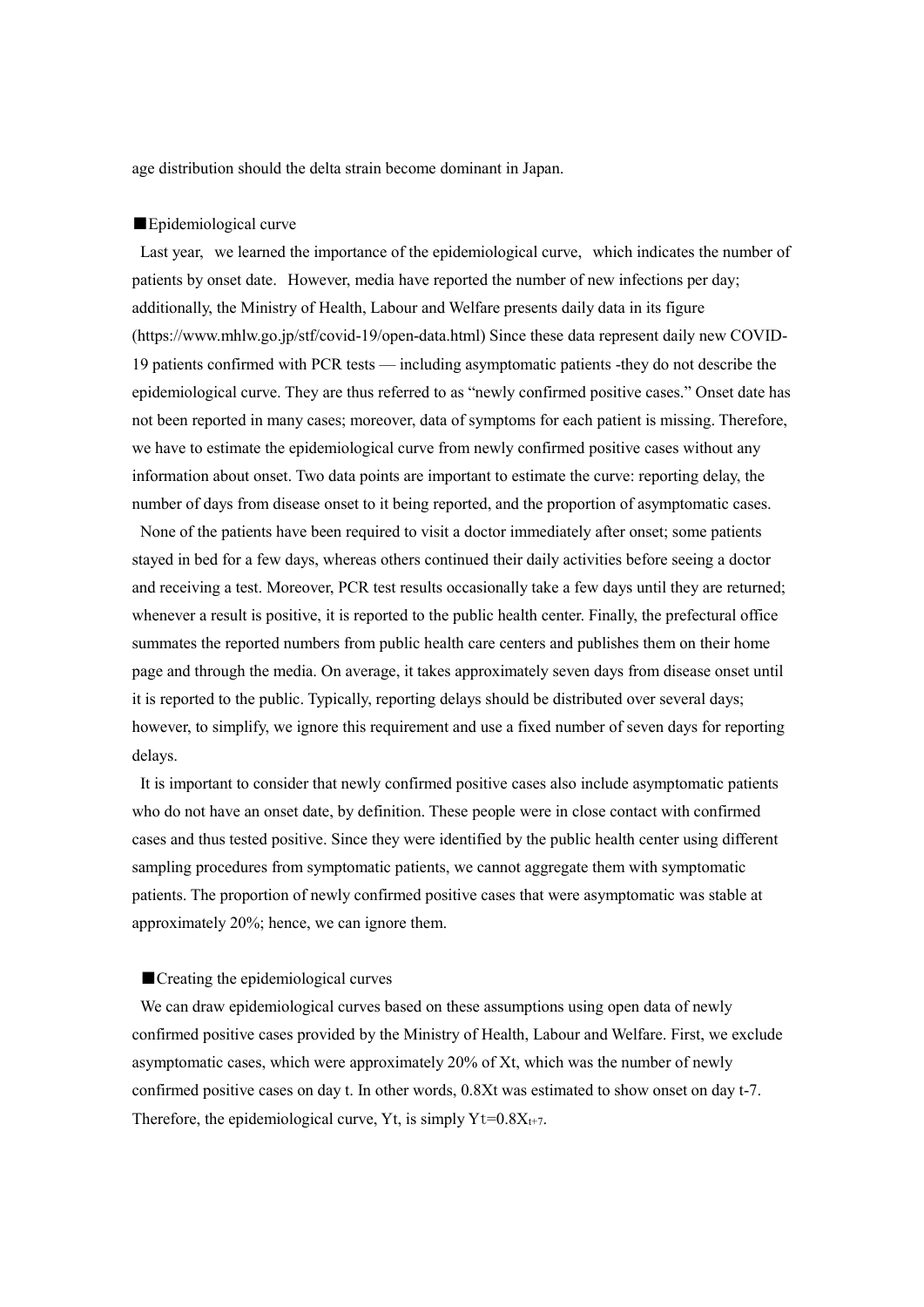## ■Rt(the effective reproduction number)

Then, we calculate Rt =the effective reproduction number = which we explained briefly last year, defined as the number of persons infected per symptomatic case on day t. If Rt is larger than one, the number of cases increases exponentially; conversely, the number of cases decreases if it is less than one. Thus, it is an important index for predicting the course of the outbreak. Rt is different from  $R_0$ , the basic reproduction number, and may probably depend on factors like climate conditions (such as temperature and humidity), personal countermeasures including wearing a mask and social distancing, countermeasure policies like emergency status declarations, and limiting the size of audiences at large events, and frequency of going out on day t. In addition, vaccination coverage was expected to reduce Rt because the virus has less access to un-vaccinated susceptible persons; similarly, the development of the outbreak also reduced Rt.

A common misconception is that Rt is a measure of the number of infections; however, Rt is an index of infectiousness on day t and does not indicate the number of infected individuals. Therefore, if Rt is high, such as 3 over a few days, it may not significantly affect the epidemiological curve. Conversely, if it were slightly higher than 1, such as 1.01, the epidemiological curve would increase explosively over several years. In this sense, the length of the period is as important as Rt to determine the epidemiological curve.

# ■Calculation of Rt

Now let's actually calculate Rt. The important data points needed to calculate Rt are the distribution of the incubation period, from infection to onset, and the virus shedding pattern for each day from onset.

Rt is indicated by "the number of people infected on the t day"/ "the number of people who have the ability to infect others on the t day." First, calculate the "number of people infected on day t" of the numerator. In the model I propose to you, the incubation period is simply calculated as an average of 6 days. In addition, the incubation period of 6 days is set to 50%, and the incubation period of 5 or 7 days is set to 25%. The "number of people infected on day t" of the numerator is  $0.5Y_{t+6}+0.25Y_{t+7}+0.25Y_{t+5}$  using the number of patients Y on the epidemiological curve calculated earlier. Second, let us calculate the denominator "the number of people who are infectious to others on the t day." After the onset, the viral load shed from an affected person changes daily. In this model, we set the highest infectivity on the day of onset. Next, the infectivity on the 2nd and 3rd days decreases by 25%, and the infectivity on the 4th and subsequent days is assumed to be 0%. "The number of people who have infectivity to others on the t day" is  $0.5Y_t+0.25Y_{t-1}+0.25Y_{t-2}$ weighted by the distribution of infectivity. The final calculation formula is  $Rt = (0.5Y_{t+6}+0.25Y_{t+6}$  $_{7}+0.25Y_{t+5})/(0.5Y_{t}+0.25Y_{t-1}+0.25Y_{t-2}).$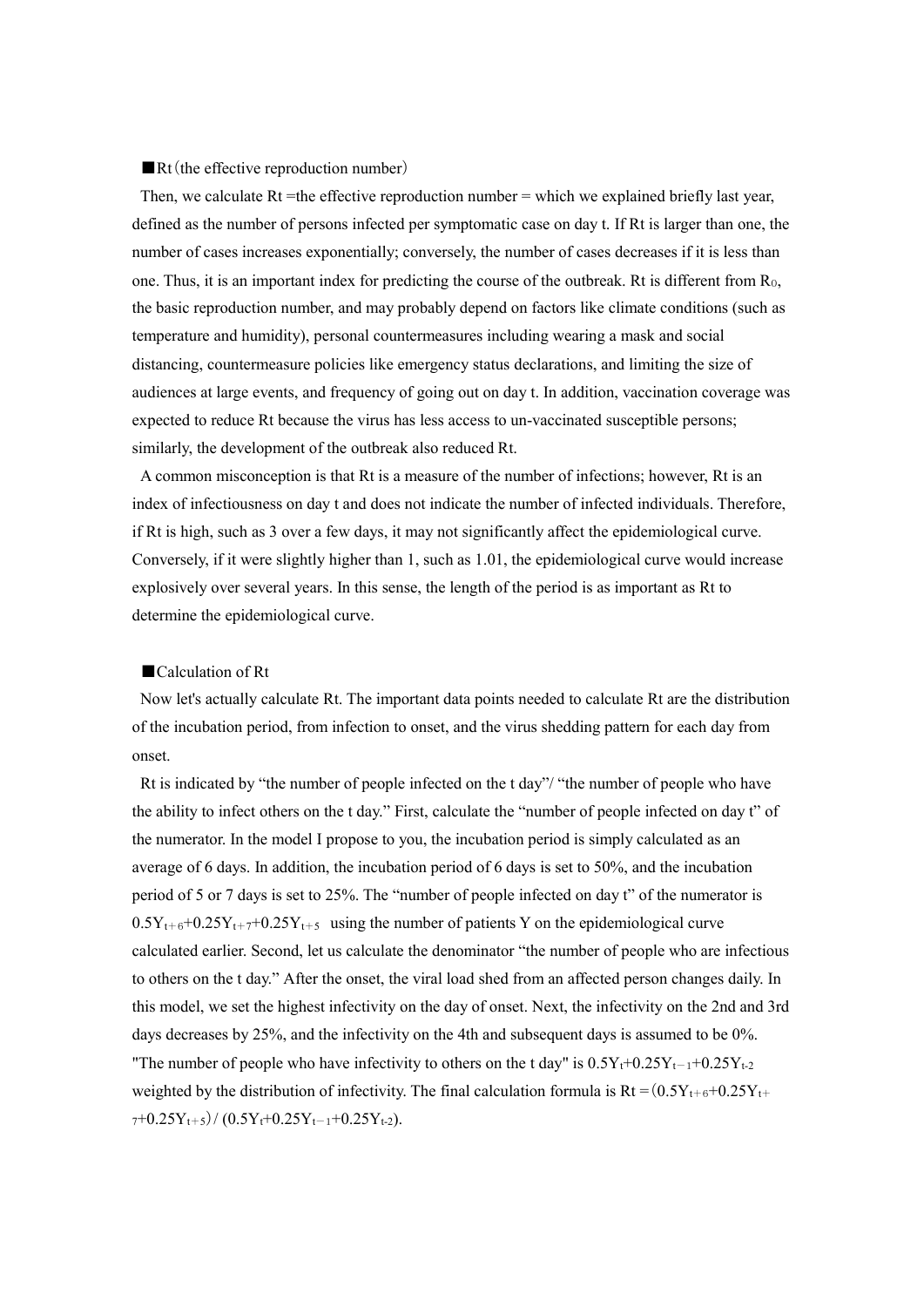It seems very simple and can be very easily calculated using Excel; however, it can also be calculated without a computer. So, let us try to do it.

## ■Evaluation of the countermeasure policy

Next, let us consider how and whether the countermeasure policy affects Rt or does not affect Rt at all. For example, the so-called Omi proposition, issued on June 18, 2021, proposed that no audience was the least risky option in the Olympic and Paralympic Games. Half of you probably feel that this was an obvious conclusion; the other half may feel like it is a kind of Copernicus's revolution! However, no evidence was presented to support the proposition that no audience provided the least risk. When using a countermeasure with a limited audience smaller than half of the capacity or less than 5,000 was applied, did the infection risk remain? Were there people infected after attending a big event as an audience? Fortunately, we have not heard such a report from the media in Japan. If they proposed the risk to the audience without any evidence, it was not based on scientific evidence. It may have been emotional prejudice by nonprofessionals.

These kinds of emotional prejudices first appeared during the public argument on whether the Go to Travel campaign should cease or continue at the end of 2020. At that time, media and so-called "professionals" insisted that the Go to Travel campaign would promote movement and thus increase infection risk. As a result, it was argued that the campaign would cause a third wave, and therefore it should be stopped immediately to control the outbreak and prevent a health care system collapse.

This argument appears to be true — but is that really the case? If it was just a prejudice without any evidence, then the prejudice resulted in the end of the campaign causing massive damage to the travel industry and related persons. The validity should be argued based on scientific evidence; science has to prove whether common sense is true or not.

How does one present evidence? Here, we used the Rt in the attached excel file, shown in the figure. Note that our Rt was calculated on the basis of the actual distribution of reporting delay, incubation period, and virus shedding pattern. Thus, it is probably slightly different from your calculation above. However, it is possible to use the previously calculated series of Rt to check the following.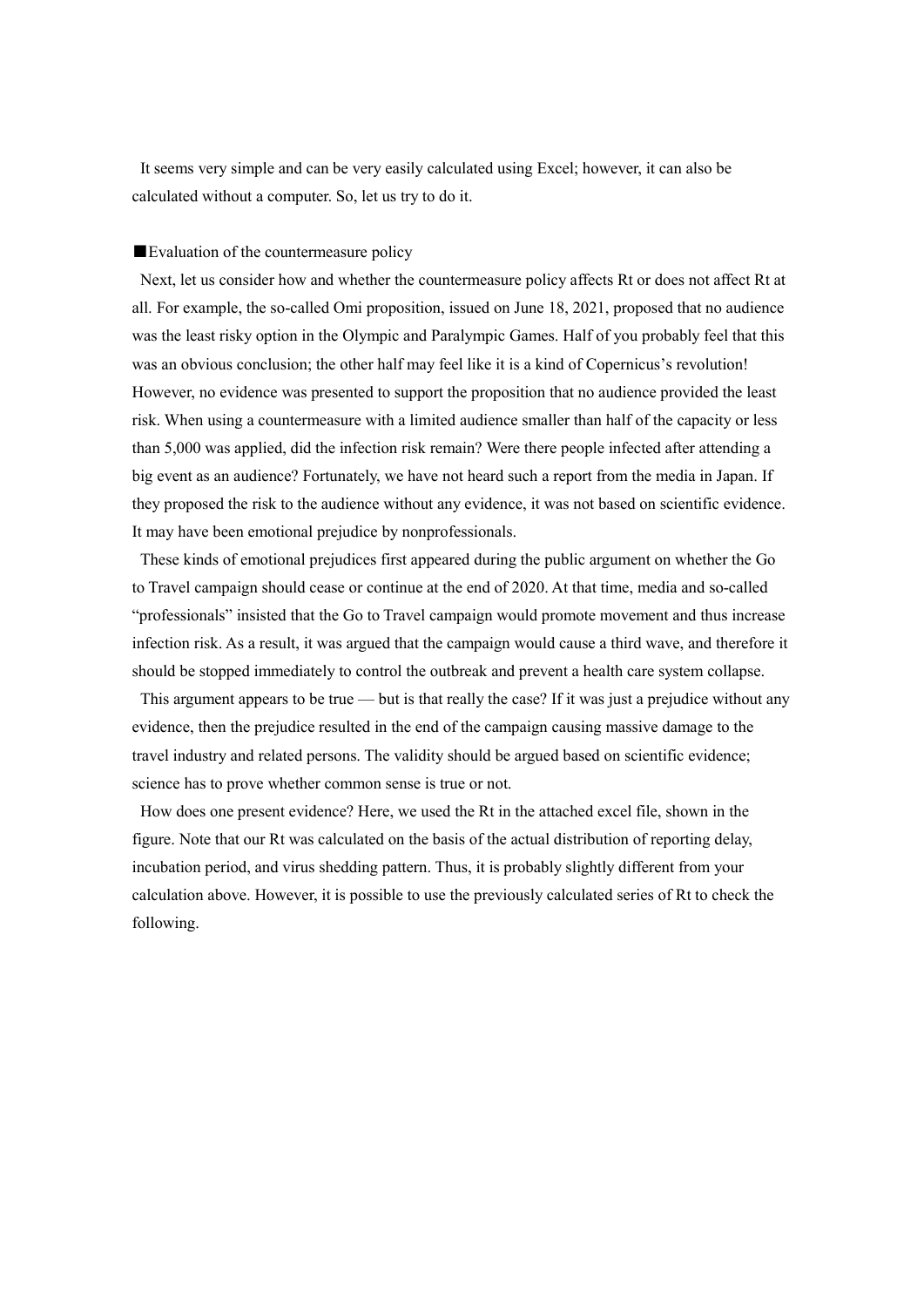

Supposing that a countermeasure policy such as the Go to Travel campaign was in place for period A, then it follows that this policy would not be in place for period B. If Rt for period A would then be much smaller than period B, we could conclude that the countermeasure policy indeed reduces Rt. Thus, the countermeasure policy is effective. Conversely, if Rt for period A would be almost comparable with or larger than Rt for period B, we would conclude that the countermeasure policy was ineffective in reducing Rt.

In fact, in many cases, there was no substantial difference between Rt during the two periods. For example, the average of Rt for period A was larger than the average of Rt for period B, but the difference was not small. In this case, we could propose the effectiveness of the countermeasure, but the evidence might be too weak. Statistical analysis could solve this ambiguity, but it is beyond the scope of this paper. You can learn all about it at university if you are interested.

We will make use of the Go to Travel campaign as a specific example. The Go to Travel campaign was initiated from July 22 to December 28, 2020; we will refer to this as period A. Defining period B may be more difficult and perhaps arbitrary because the first and second emergency statuses were declared right before and after the campaign, it may therefore be pertinent to exclude the periods during which the emergency status was in place from period B so as to avoid any confounding effects. Consequently, we will tentatively define period B as June 1, 2020, the day after the first emergency status ceased, to January 7, 2021, the day before the second emergency status was activated, excluding period A.

First, let us make a figure of the two Rt series for both periods on the same domain. Which average is larger? Did the two lines almost overlap? To measure the degree of overlap, one can draw a histogram of Rt for both periods. As mentioned before, the supposed definition of period B in this argument is just an example. Let us compare them using the previously calculated Rt in the excel file and another definition of period B.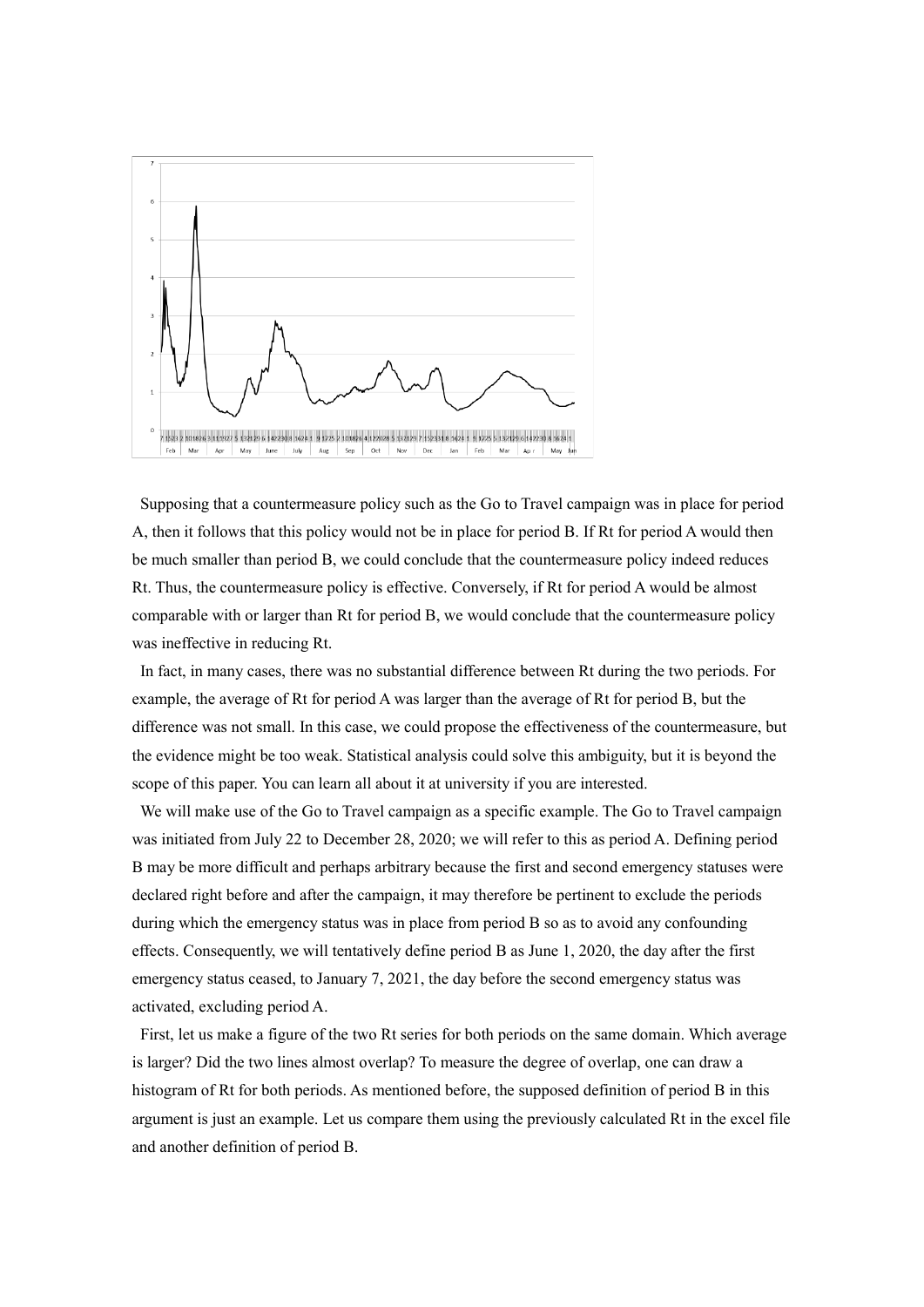## ■Effect of a no audience policy.

When you read this paper, the Olympic and Paralympic Games will already have closed. Alternatively, it may have been canceled a few days before the opening. Whatever it may be, let us consider the effect on the infectiousness of an audience during the big event as argued in the Omi proposition using the data.

Following the implementation of the first emergency status, audiences had not yet been banned for big events. However, during the 2020 season, the opening of professional baseball games in Japan was delayed until June 19. Even after the start, there was no audience until July 10, when it was limited to 50% of the capacity or a maximum of 5,000. Therefore, period A with respect to the noaudience policy can be defined as the period from June 19 to July 10, while period B can be defined as the period from July 11 onward. Seasonality, especially during the cold winter season, might affect infectiousness; we tentatively set the last day of the post-season match as the end of period B.

How about averages, figures, or histograms? Was infectiousness with a restricted audience larger than with no audience?

### ■ Exercise

We consider the effect of the audience using data from 2020. So, naturally, the next question is, how about the 2021 season? This is your homework.

The 2021 professional baseball season in Japan started at the end of March, with the audience limited to less than 50% of the capacity or 5,000. On April 8, 2021, a third emergency status was declared in Tokyo, Osaka, and Hyogo, during which no audience was allowed during the games. Because the emergency status was applied to some prefectures only, one game had an audience, while another had none. Therefore, unlike for 2020, we cannot divide periods the A and B for the whole of Japan. It is necessary to calculate the Rt and determine periods A and B for each prefecture to examine the effect. Alternatively, a scatter diagram showing infectiousness and the reported number of audience members in a game (instead of setting periods A and B) may be insightful.

■Supplemental Exercise (if the Olympic games were to be held): Would the Olympic and Paralympic Games exacerbate the outbreak?

Consider the proposition by Omi in June 2021 that the Olympic and Paralympic Games be closed for safety. Did the main concern at that time, that the Olympic and Paralympic Games would exacerbate the outbreak, come true? Unfortunately, the games have not yet opened, and thus, we do not know the answer at this moment. However, we can guess its impact on the outbreak from experience with professional baseball games in 2020 and 2021; though it is reminiscent of ex ante speculation, an ex post evaluation is necessary since propositions without ex-post evaluation are just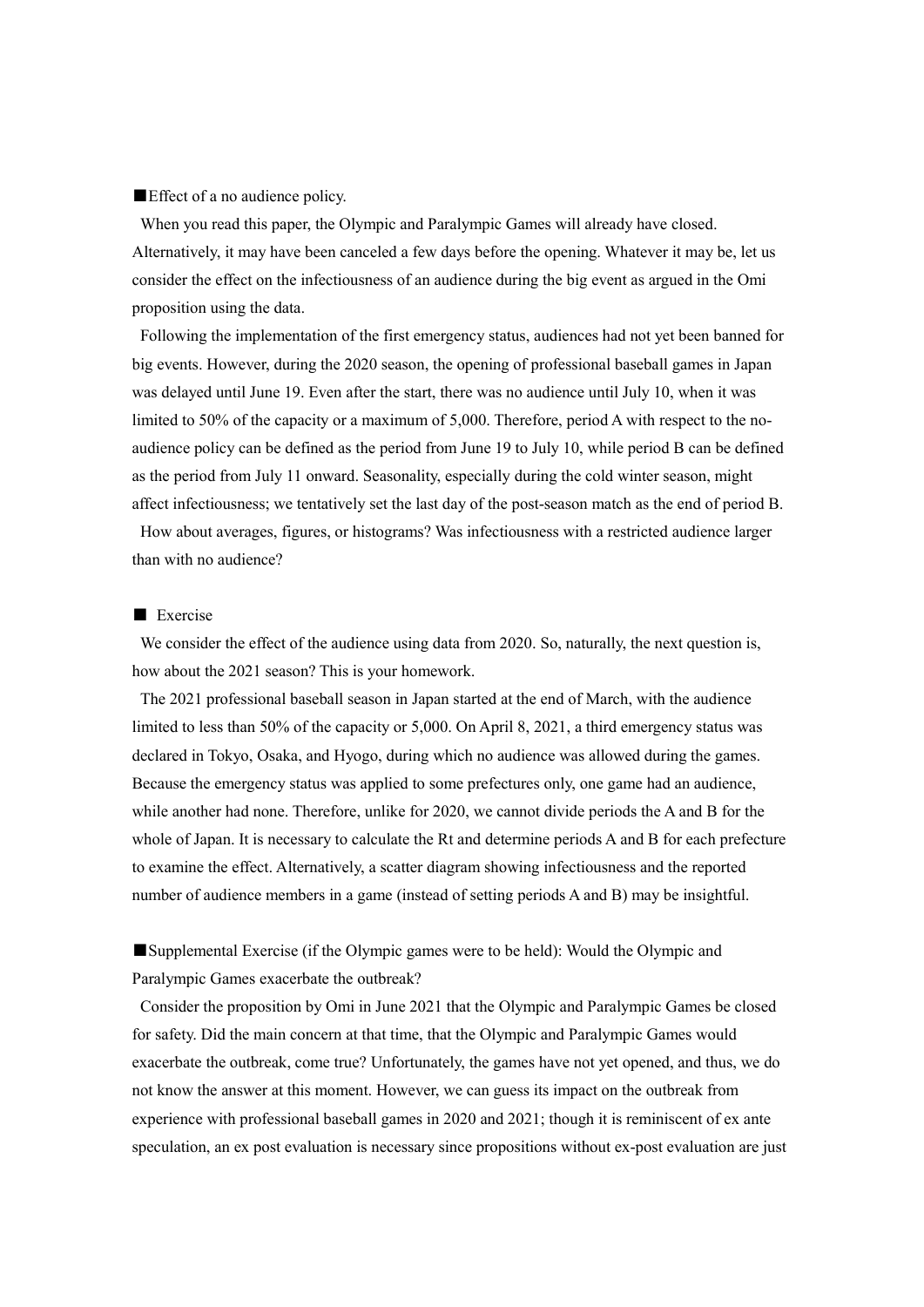simple prejudice. For this exercise period A should be the Olympic and Paralympic Games session. In contrast, period B should include before and after the games, similar to how it was defined in the example above. You should consider many different definitions of period B and evaluate your proposal.

#### ■Personal countermeasures

Because much of your life is spent in groups at school, infectious diseases may easily circulate. Therefore, personal countermeasures may be necessary for schools to prevent large outbreaks that cause the cancelation of events or class/school closures. How should we implement countermeasures at school?

First, the most important point is early detection. If we can identify something indicating an outbreak, we could take countermeasures earlier. One example of this could be through routine health monitoring, such as checking your body temperature every day — do you do this? It is important to stay home from school when you fall ill. Schools summarize information about reasons for your absence from school in surveillance reports, which are used to monitor for action. In Shimane Prefecture, all schools and nursery schools participate in the (nursery) school surveillance system and exchange information about the outbreak situation in local areas such as Izumo city or prefecture wide, timely every day. For example, whenever aberrations are found, if the number of absentees in Izumo City has been increasing, this information is provided to students, teachers, and other related people, and countermeasures are immediately recommended.

Second, it is important to counter by cutting off the circulation of viruses. Last year, we learned that SARS-CoV-2 could infect us through droplets or contagion; therefore, we should wear masks as a countermeasure for droplet infection coupled with hand washing and disinfection, as needed to counter contagion. How often and when do you wash your hands?

Handwashing prevents the virus from proliferating, as it can only replicate by invading cells, such as those of the mucous. However, it cannot invade the skin; it simply attaches to the surface. If it is attached to the surface of an object, it gradually loses its activity; therefore, washing hands is the most powerful countermeasure to protect against infection.

The third countermeasure is decreasing susceptibility and increasing immunity, which can be achieved through natural infections and vaccination. At the end of June 2021, immunization of medical staff and older adults is underway, and immunization of adults younger than 65 years, with underlying diseases has started. After that, you will receive the vaccination. While vaccination provides immunity against infection, it may not be perfect, and some vaccinated individuals are still infected — though rarely. In this context, personal countermeasures such as wearing masks, maintaining social distance, and washing hands are still necessary to prevent infection. Moreover, the current vaccine is based on the original strain, and thus it might confer weaker protection against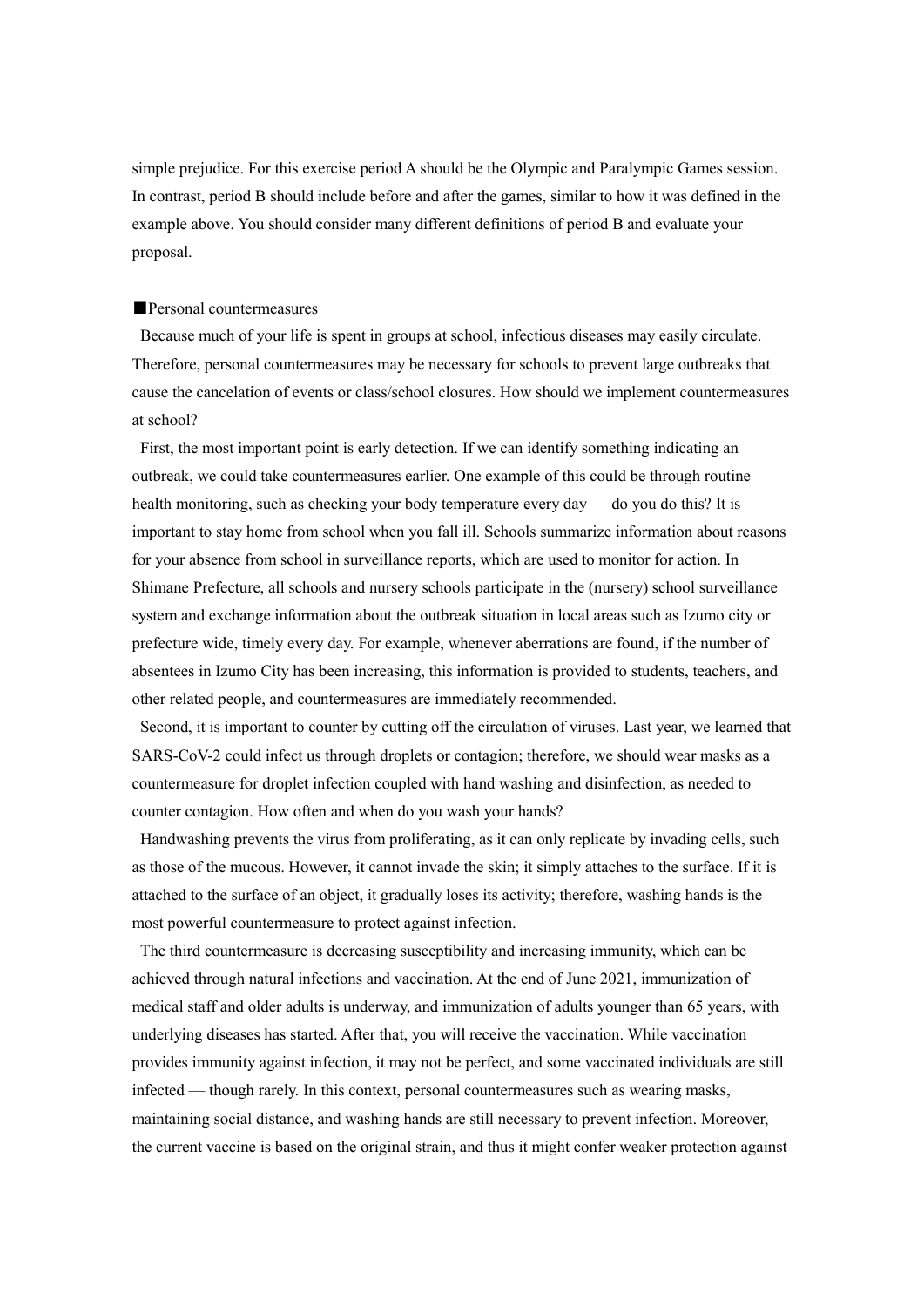the mutated strain. Additionally, a further mutated strain might emerge in this winter or the near future, from which the current vaccine cannot protect. In this case, we will have to receive a vaccine every year, similar to influenza.

# ■Variant strains

You have learned about how SARS-CoV-2, a type of coronavirus, causes COVID-19, and currently, its variant strain is of great concern. All viruses, including influenza viruses, are thought to vary their genomes a little continuously over time. Did you ever see a model of DNA with a double helix structure at school? (It was discovered by Dr. Watson and Dr. Crick on February 21, 1953.) Many viral genomes consist of RNA, which is similar to DNA but has only one chain; therefore, mistakes when copying are more common. This difference also means that their evolutionary speed is much higher than that of the animate with DNA. SARS-CoV-2 is an RNA virus that is usually thought to mutate at a rate of approximately one nucleotide every two weeks.

The name of the variants was initially a geographical name based on the country where it was first discovered, such as England or India. However, due to concerns about discrimination, the WHO changed the nomenclature of the variant strains on May 31, 2021, to use Greek letters (such as alpha and beta). As of June 11, 2021, the alpha strain has almost replaced the original strain; however, the delta strain is projected to replace the alpha strain due to its infectiousness, which is higher than that of the alpha strain. (https://www.niid.go.jp/niid/ja/diseases/ka/corona-virus/2019-ncov/2484 idsc/10434-covid19-43.html)

However, in cases where the new variant strain is more infectious than the older dominating strain, personal countermeasure recommendations will probably not be changed. This is because keeping up with social distancing, wearing masks, and washing hands effectively prevent infection. The current vaccines are thought to be effective in avoiding mutated strains; however, they may not be effective for mutations in the near future. Therefore, we may need to take a shot every year, such as influenza.

■ To be a society without prejudice or discrimination.

Last year, you learned about prejudice and discrimination in the history of infectious diseases. We asked you to read the Preamble of Infection Control Law aloud. "Meanwhile, in the past in Japan, there was groundless discrimination or prejudice against patients suffering from leprosy, acquired immunodeficiency syndrome (AIDS), and other infectious diseases, and those suffering from a similar illness. The Japanese public must take these facts seriously and apply them as moral lessons for the future." This passage may be our homework. Nevertheless, why are prejudice and discrimination still repeated throughout history?

In the COVID-19 outbreak, because it was an emerging disease and there were many unknowns,